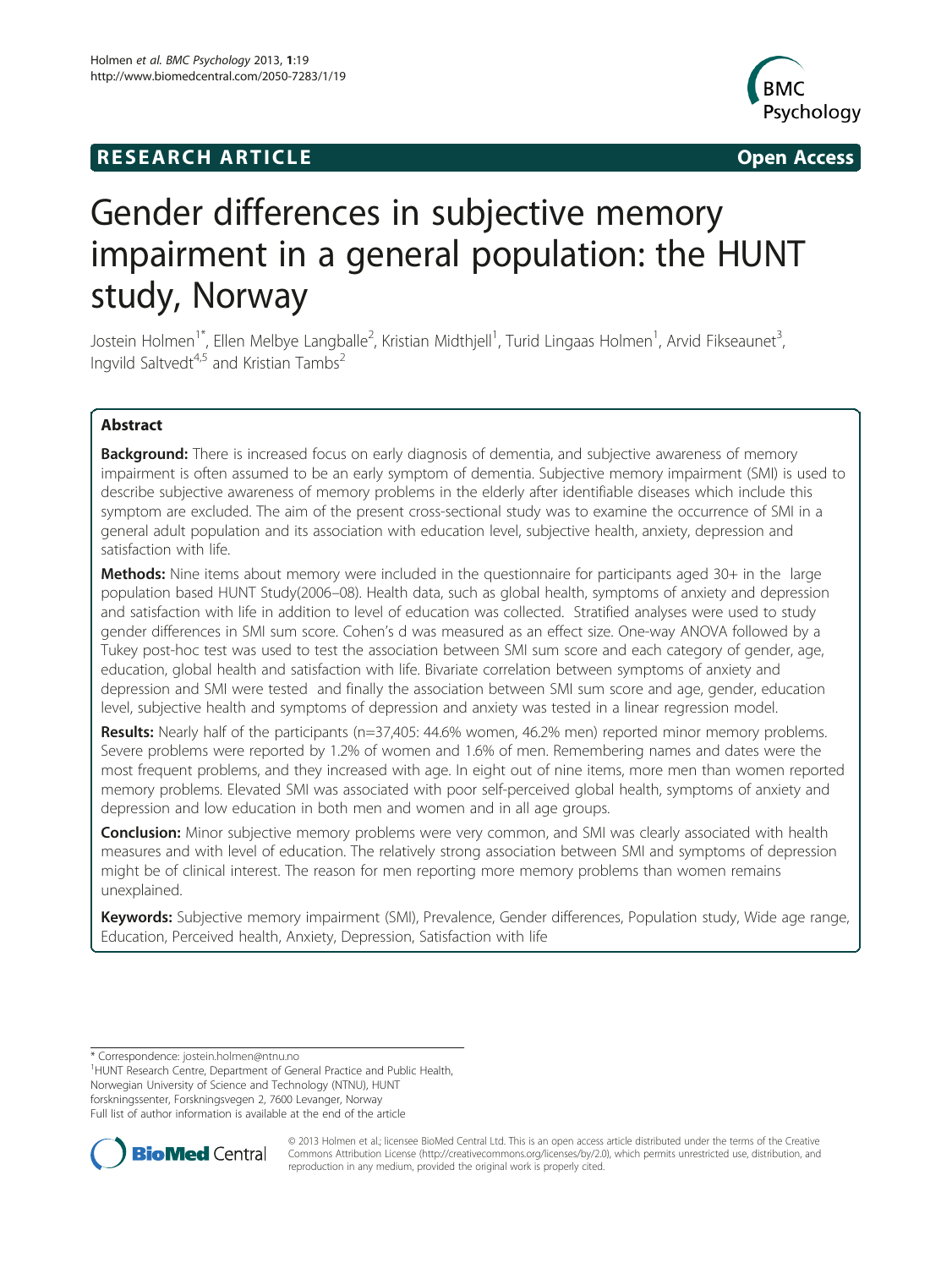## Background

There is increased focus on early diagnosis of dementia, and subjective awareness of memory impairment is often assumed to be an early symptom of dementia. Subjective memory impairment (SMI) is used to describe subjective awareness of memory problems in the elderly after identifiable diseases which include this symptom are excluded. Recent studies have demonstrated changed glucose metabolism and changes in hippocampus, in cerebrospinal fluid, in grey matter volume and in the occurrence of subcortical white matter lesions in SMI, thus indicating an association between SMI and early Alzheimer pathology (Scheef et al. [2012;](#page-8-0) Stewart et al. [2011\)](#page-8-0).There is, however, no standardized definition of SMI. A related condition, amnestic Mild Cognitive Impairment (aMCI), is subjective memory loss confirmed by close relatives and neuropsychological assessment. Patients with aMCI perform normally in daily living, and therefore do not meet the diagnostic criteria for dementia (Morris et al. [2001;](#page-7-0) Petersen et al. [1999](#page-8-0)). However, aMCI has been shown to be an early manifestation of dementia. Therefore, the terms SMI and aMCI are related, except for the difference of SMI expressing subjective memory problems while aMCI includes objective confirmation of impaired memory. Unfortunately, there is no universal agreement on how to measure SMI, and the prevalence in various studies are highly dependent on the methods applied (Abdulrab & Heun [2008](#page-7-0)). Some studies have used only one single item, while others have used a number of items (Abdulrab & Heun [2008;](#page-7-0) Mitchell [2008\)](#page-7-0). Most studies have focused on elderly people; very few have included age groups under 50 (Stewart [2012](#page-8-0)). The associations between SMI and anxiety and depression have been demonstrated in previous studies (Balash et al. [2013;](#page-7-0) Slavin et al. [2010\)](#page-8-0).

In the third wave of the population based Nord-Trøndelag Health Study (The HUNT Study) performed in 2006–08 (HUNT3), questions designed to tap SMI were included as were various health related items that measured anxiety, depression, global health and satisfaction with life (Krokstad et al. [2013\)](#page-7-0). The prevalence of SMI in a general population has not been thoroughly described in the literature, and the present study was designed to rectify that with a cross-sectional examination of the occurrence of self-reported, subjective memory impairment in a general adult population and its association with global health, anxiety, depression, satisfaction with life and level of education.

#### Methods

#### Study population

Nord-Trøndelag (130,000 inhabitants), one of 19 counties in Norway, is geographically situated in the central part of the country. In the third survey of the HUNT

Study (HUNT3), conducted from October 2006 to June 2008, all citizens in the county 20 years old and older (n=93, 860) were invited to participate, of which 50,807 (54.1%) attended (Krokstad et al. [2013](#page-7-0)). Data were obtained using several questionnaires, clinical examination and blood and urine samples. The personal invitations were sent out with a questionnaire (Q1) to be filled in and returned at one of the health examination sites. Another questionnaire (Q2) was handed out at attendance, completed at home and returned in the enclosed prepaid envelope. There were group specific versions of the questionnaire for men and women and the age groups 30–69 and 70+. All HUNT data are linked to the unique 11-digit identification number assigned to every Norwegian citizen at birth, enabling individual data linkage and linkage to national registers.

#### Measures

The Metamemory Questionnaire (MMQ), which was originally developed for the NORA-Study (Fromholdt & Berg [1997](#page-7-0)), was included in Q2 for the age groups 30–69 and 70+. The MMQ has nine items about memory problems. The two first items asked about memory capacity in general: "Do you have problems with your memory?" and "Has your memory changed since you were younger?" The response categories were "no", "yes, some", and "yes, a lot". The following seven items asked about specific memory tasks: "Do you have problems remembering…": ".. what happened a few minutes ago", ".. the names of other people", ".. dates", ".. to carry out planned activities", ".. what happened a few days ago". ".. what happened some years ago" and "Do you have problems keeping track of a conversation". Response categories for these seven items were "never", "sometimes", and "often".

Global health was measured with the question, "How is your health at the moment?" and the four response categories were "very good", "good", "not so good" and "poor". Depression and anxiety symptoms were measured with the Hospital Anxiety and Depression Scale (HADS), consisting of seven items measuring anxiety and seven items measuring depression symptoms (Stordal et al. [2001](#page-8-0); Mykletun et al. [2001\)](#page-7-0). Satisfaction with life was measured with the item, "Thinking about your life at the moment, would you say that you by and large are satisfied with life, or are you mostly dissatisfied?" The seven response alternatives ranged from "very satisfied" to "very dissatisfied". Data on education were acquired from (Statistics Norway [2012](#page-7-0)) and categorized into three levels of highest education achieved: 1) Up to ten years, 2) up to thirteen years (three years in college/university), and 3) more than three years in college/university.

The participation in the HUNT Study was voluntary, and all participants signed an informed consent form. HUNT3 was approved by the Regional Committee for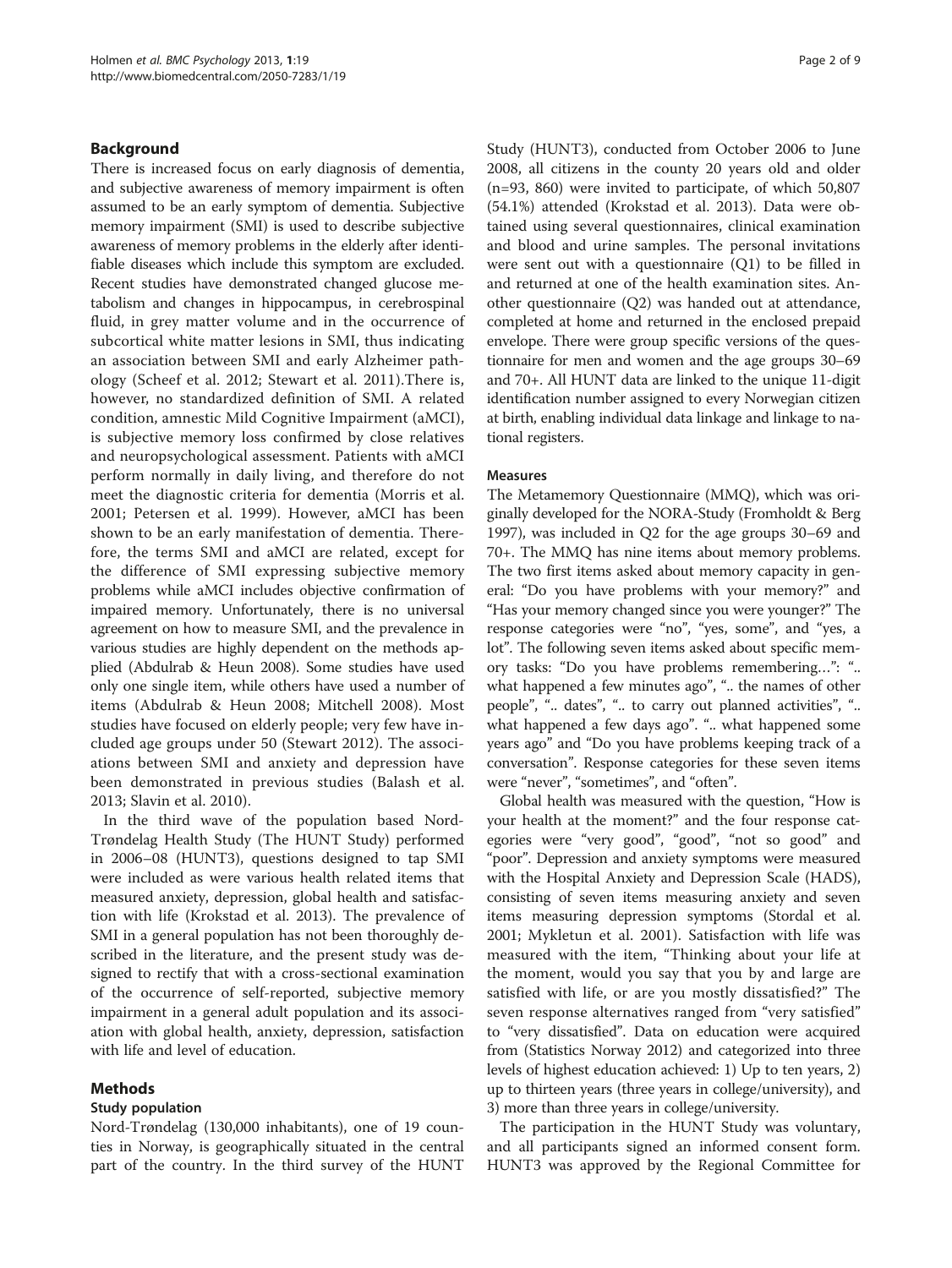Medical and Health Research Ethics (REC), the Data Inspectorate and the Directorate of Health. The present study was also approved by REC.

#### **Statistics**

In total, 79,576 individuals in the age group 30+ were invited to the HUNT3 survey, and 46,289 (58.2%) attended the health examination with completed Q1 (Krokstad et al. [2013](#page-7-0)). Out of these, 41,205 individuals (51.8%) returned Q2 [\(2013](#page-7-0)), and 35,319 had filled in all nine SMI items. SPSS Missing Value Analysis (MVA) was used to impute values for the 2097 participants who had not answered between one and four SMI items, which resulted in 37,405 individuals providing SMI data for the analyses. If there were more than four unanswered SMI items, it was treated as missing data (Table 1). A sum score was created with the sum of answers of the nine SMI items, and these were coded 1 (no problem), 2 (some) or 3 (great/often problems), giving a sum score in the range of 9–27. Gender stratified analyses using 95% Confidence Intervals were used to study gender differences in SMI sum score, and Cohen's d was measured as effect size. Oneway ANOVA followed by a Tukey post-hoc test was used to test the association between SMI sum score and each category of gender, age, education, global health and satisfaction with life. The depression (HADS-D) and anxiety (HADS-A) items of the HADS questionnaire were scored as summative indices, nine items in each. The correlations between anxiety (HADS-A) and depression (HADS-D) and the SMI items were calculated using Pearsons correlation coefficient. The distribution of the sum score was regarded as normally distributed and used as dependent variable in a linear regression model. According to the aim of the study we included the following variables in the model: Age, gender, education level, subjective health, symptom score of anxiety (HADS-A), symptom score of depression (HADS-D) and general satisfaction with life. The interaction terms, i.e. products of gender and each of the other variables, were also tested.

In a separate analysis, to test the effect of cardiovascular risk and diseases on the gender differences in SMI, we also included the following cardiovascular related variables: Having experienced myocardial infarction, angina pectoris, cerebral stroke or diabetes, and measures of total cholesterol, body mass index, waist/hip ratio, daily smoking and physical exercise. SPSS (Statistical Package for Social Sciences) version 19.0 was applied in the analyses, and  $p<0.05$  was considered statistically significant.

## Results

Nearly half of the HUNT3 participants reported memory problems (item 1), while only 1.2% of women and 1.6% of men reported having more severe problems (Table [2\)](#page-3-0). Of the nine SMI items, the most common complaints (sometimes or often) were remembering names (item 4) (89.7% of the men, 86.5% of the women) and dates (item 5) (74.9% of the men, 64.7% of the women). About 65% reported some change in memory ability since when they were younger (item 2), and 6.0% of women and 6.8% of men reported severe changes, which is about the same prevalence as was reported about remembering things that happened years ago (item 8). The least reported complaints were following a conversation (item 9) and remembering things that happened a few minutes ago (item 3).

Most memory complaints increased by age, but even in the youngest age groups many reported memory complaints (Table [2\)](#page-3-0). In age group 30–39, 61.4% of women and 60.1% of men reported problems remembering other people's names sometimes, and 11.8% of women and 18.6% of men *often*. The steepest age gradient was reported on item 2 (memory changes since younger) and on item 1 (problems with memory). The least steep age gradient was on item 6 (remembering something you have planned to do) in women and on item 5 (remembering dates) in men.

In general, men reported memory complaints more often than women. This was the case in eight out of the nine SMI items, and in most age groups (Table [3](#page-4-0)).

Table 1 Participation in the HUNT3 survey (2006-08) aged 30+, and individuals with valid data on subjective memory impairment (SMI) after imputation, by age and gender

|           |                |                           | Women |                             | Men  |         |                           |      |                             | <b>Total</b> |            |                           |      |                             |      |
|-----------|----------------|---------------------------|-------|-----------------------------|------|---------|---------------------------|------|-----------------------------|--------------|------------|---------------------------|------|-----------------------------|------|
|           | <b>Invited</b> | Participated <sup>a</sup> |       | Valid SMI data <sup>b</sup> |      | Invited | Participated <sup>a</sup> |      | Valid SMI data <sup>b</sup> |              | Invited    | Participated <sup>a</sup> |      | Valid SMI data <sup>b</sup> |      |
| Age       | n              | n                         | %     | n                           | %c   | n       | n                         | $\%$ | n                           | $\%$         | n          | n                         | $\%$ | n                           | $\%$ |
| $30 - 39$ | 7832           | 4019                      | 51.3  | 3107                        | 39.7 | 7914    | 2862                      | 36.2 | 1877                        | 23.7         | 15746      | 6881                      | 43.7 | 4984                        | 31.7 |
| 40-49     | 8524           | 5447                      | 63.9  | 4459                        | 52.3 | 9212    | 4557                      | 49.5 | 3348                        | 36.3         | 17736      | 10004                     | 56.4 | 7807                        | 44.0 |
| 50-59     | 8415           | 5991                      | 71.2  | 5033                        | 59.8 | 8898    | 5418                      | 60.9 | 4350                        | 48.9         | 1731<br>13 | 1409                      | 65.9 | 9383                        | 54.2 |
| 60-69     | 6892           | 5137                      | 74.5  | 4495                        | 65.2 | 6909    | 4674                      | 67.7 | 3969                        | 57.4         | 13801      | 9811                      | 71.1 | 8464                        | 61.3 |
| $70 - 79$ | 4583           | 3080                      | 67.2  | 2612                        | 57.0 | 4011    | 2664                      | 66.6 | 2287                        | 57.0         | 8594       | 5744                      | 66.8 | 4899                        | 57.0 |
| $80+$     | 4056           | 1439                      | 35.5  | 1086                        | 26.8 | 2330    | 1001                      | 43.0 | 782                         | 33.6         | 6386       | 2440                      | 38.2 | 1868                        | 29.3 |
| Total     | 40302          | 251<br>13                 | 62.3  | 20792                       | 51.6 | 39274   | 21176                     | 53.9 | 16613                       | 42.3         | 79576      | 46289                     | 58.2 | 37405                       | 47.0 |

<sup>a</sup>Participated by returning answered Q1. <sup>b</sup>Valid data on all nine SMI questions after imputation. <sup>c</sup> Per cent of invited.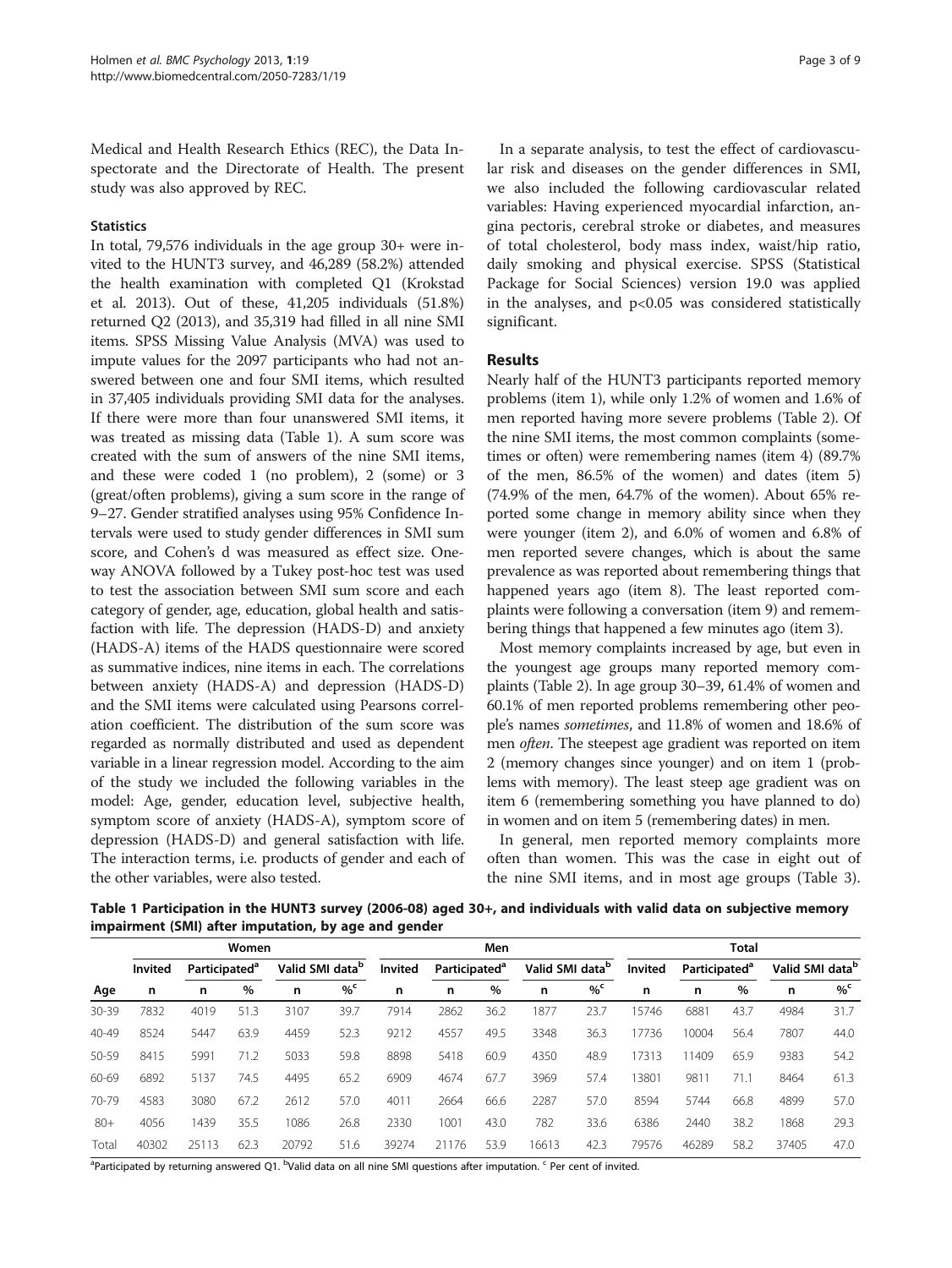|       | (i1) Problems<br>with<br>memory (%) |           | (i2) Memory<br>changed (%) |            | (i3) Probl<br>remember<br>minutes<br>ago (%) |           | (i4) Probl<br>remember<br>names (%) |            | (i5) Probl<br>remember<br>dates (%) |            | (i6) Probl<br>remember<br>plans $(%)$ |           | (i7) Probl<br>remember<br>days ago (%) |           | (i8) Probl<br>remember<br>years ago (%) |            | (i9) Probl<br>keeping<br>track of<br>conversation (%) |           |
|-------|-------------------------------------|-----------|----------------------------|------------|----------------------------------------------|-----------|-------------------------------------|------------|-------------------------------------|------------|---------------------------------------|-----------|----------------------------------------|-----------|-----------------------------------------|------------|-------------------------------------------------------|-----------|
|       | Some                                | Great     | Some                       | Great      | Sometimes                                    | Often     | <b>Sometimes</b>                    | Often      | <b>Sometimes</b>                    | Often      | Sometimes                             | Often     | Sometimes                              | Often     | <b>Sometimes</b>                        | Often      | Sometimes                                             | Often     |
|       |                                     |           |                            |            |                                              |           |                                     |            | Women                               |            |                                       |           |                                        |           |                                         |            |                                                       |           |
| Age   | n=9366                              | $n = 251$ | $n = 13850$                | $n = 1269$ | $n = 4060$                                   | $n = 231$ | n=15102                             | n=2989     | $n = 12048$                         | $n = 1446$ | n=5207                                | $n = 255$ | $n = 6688$                             | $n = 408$ | n=12916                                 | $n = 1590$ | n=4786                                                | $n = 332$ |
| 30-39 | 29.4                                | 1.0       | 40.3                       | 2.9        | 11.8                                         | 0.5       | 61.4                                | 11.8       | 50.5                                | 6.3        | 26.5                                  | 1.8       | 24.9                                   | 1.9       | 53.6                                    | 7.3        | 20.6                                                  | 1.5       |
| 40-49 | 35.7                                | 1.4       | 55.5                       | 4.2        | 14.9                                         | 0.7       | 70.0                                | 12.8       | 56.0                                | 6.0        | 26.7                                  | 1.0       | 29.0                                   | 2.0       | 61.0                                    | 7.1        | 22.2                                                  | 1.6       |
| 50-59 | 43.4                                | 1.3       | 70.9                       | 5.3        | 16.8                                         | 0.8       | 75.7                                | 12.2       | 58.3                                | 6.2        | 23.4                                  | 0.8       | 31.3                                   | 1.5       | 64.0                                    | 7.2        | 22.8                                                  | 1.3       |
| 60-69 | 55.6                                | 0.9       | 77.8                       | 7.6        | 22.3                                         | 1.1       | 77.3                                | 16.1       | 62.5                                | 7.2        | 23.8                                  | 0.8       | 36.0                                   | 1.7       | 67.5                                    | 7.8        | 22.9                                                  | 1.3       |
| 70-79 | 55.8                                | 0.8       | 80.5                       | 7.9        | 30.1                                         | 2.0       | 74.8                                | 17.7       | 61.1                                | 7.6        | 24.2                                  | 1.6       | 37.9                                   | 1.9       | 62.2                                    | 8.5        | 25.3                                                  | 1.8       |
| 80-89 | 56.8                                | 2.5       | 74.4                       | 14.4       | 35.7                                         | 4.1       | 69.3                                | 21.5       | 57.2                                | 13.5       | 28.8                                  | 3.7       | 40.0                                   | 5.4       | 59.1                                    | 10.5       | 29.3                                                  | 3.8       |
| Mean  | 44.6                                | 1.2       | 66.0                       | 6.0        | 19.5                                         | 1.1       | 72.2                                | 14.3       | 57.8                                | 6.9        | 25.0                                  | 1.2       | 32.2                                   | 2.0       | 62.1                                    | 7.6        | 23.0                                                  | 1.6       |
|       |                                     |           |                            |            |                                              |           |                                     |            | Men                                 |            |                                       |           |                                        |           |                                         |            |                                                       |           |
| Age   | n=7732                              | $n = 272$ | n=10603                    | $n = 1136$ | $n = 4501$                                   | $n = 305$ | $n=11427$                           | $n = 3516$ | $n = 10586$                         | $n = 1886$ | $n = 6081$                            | $n = 293$ | $n = 7284$                             | $n = 529$ | $n = 10384$                             | $n = 1472$ | $n = 4314$                                            | $n = 287$ |
| 30-39 | 29.0                                | 1.4       | 33.0                       | 3.0        | 17.2                                         | 0.7       | 60.1                                | 18.6       | 55.2                                | 9.6        | 35.2                                  | 1.9       | 34.3                                   | 2.1       | 55.4                                    | 7.9        | 20.4                                                  | 1.3       |
| 40-49 | 33.6                                | 1.4       | 49.5                       | 3.8        | 20.5                                         | 0.9       | 66.9                                | 18.7       | 62.0                                | 9.6        | 37.5                                  | 1.8       | 38.5                                   | 3.2       | 60.2                                    | 8.4        | 22.8                                                  | 1.4       |
| 50-59 | 43.4                                | 1.7       | 66.5                       | 5.2        | 23.8                                         | 1.7       | 69.3                                | 21.0       | 64.1                                | 10.7       | 36.2                                  | 1.8       | 42.6                                   | 3.1       | 62.5                                    | 8.8        | 25.3                                                  | 1.7       |
| 60-69 | 55.4                                | 1.5       | 75.4                       | 7.6        | 30.7                                         | 2.0       | 71.1                                | 22.4       | 65.9                                | 12.5       | 35.1                                  | 1.0       | 46.0                                   | 2.7       | 66.4                                    | 8.8        | 26.7                                                  | 1.7       |
| 70-79 | 62.0                                | 1.5       | 78.5                       | 11.6       | 38.5                                         | 2.9       | 72.2                                | 22.4       | 69.0                                | 13.0       | 367                                   | 1.6       | 52.2                                   | 4.0       | 65.1                                    | 9.8        | 30.6                                                  | 2.1       |
| 80-89 | 63.1                                | 3.6       | 73.0                       | 18.7       | 44.1                                         | 5.5       | 68.2                                | 27.1       | 60.9                                | 16.0       | 44.8                                  | 5.1       | 53.2                                   | 6.1       | 61.2                                    | 12.6       | 39.0                                                  | 3.2       |
| Mean  | 46.2                                | 1.6       | 63.4                       | 6.8        | 27.0                                         | 1.8       | 68.6                                | 21.1       | 63.6                                | 11.3       | 36.6                                  | 1.8       | 43.8                                   | 3.2       | 62.5                                    | 8.9        | 26.0                                                  | 1.7       |

## <span id="page-3-0"></span>Table 2 Prevalence of nine items of self-reported subjective memory impairment (SMI) by age; HUNT3 (2006-08)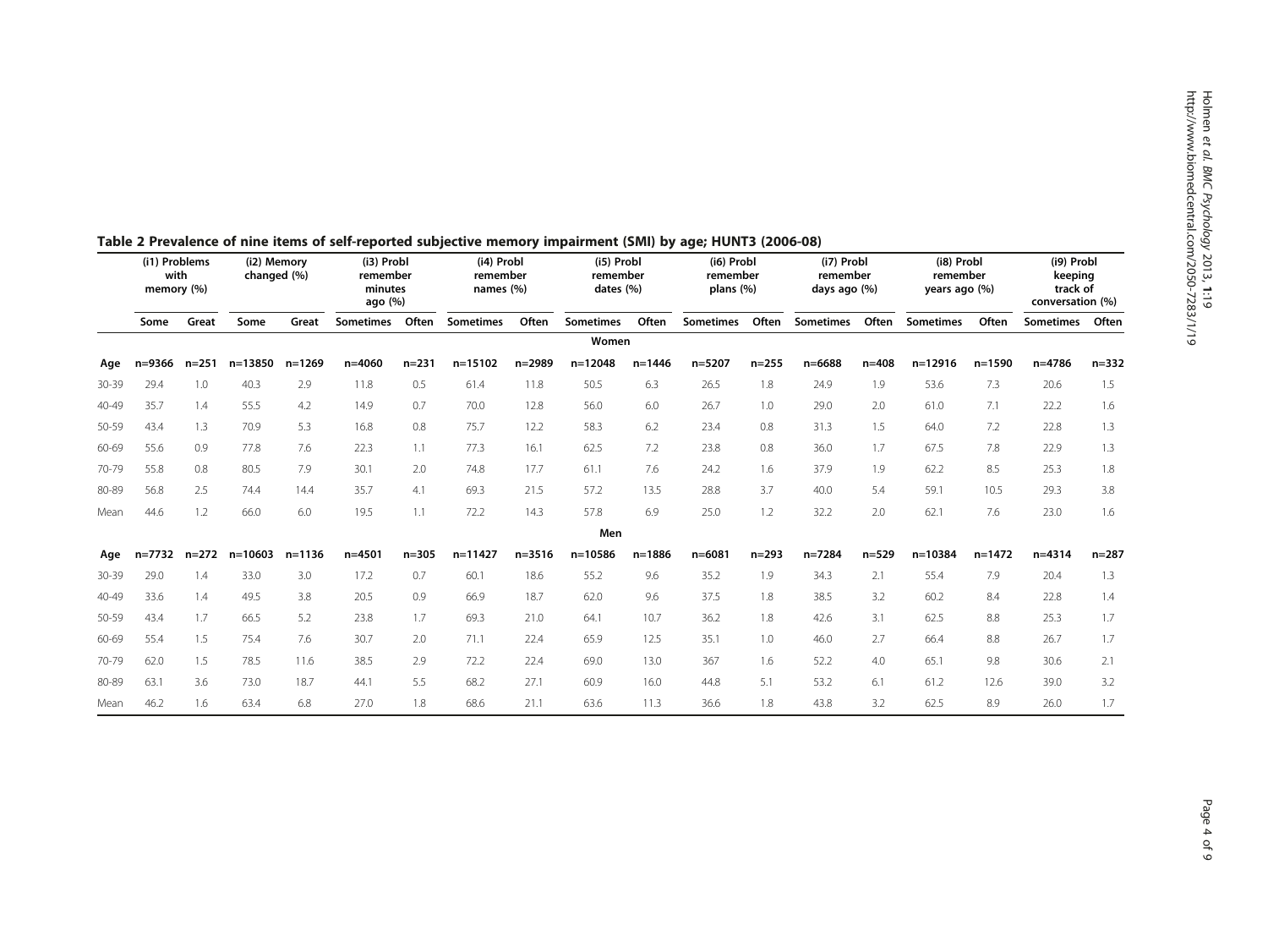<span id="page-4-0"></span>However, more women than men reported that their memory had changed (some) since they were younger (item 2). Mean SMI sum score in women was 13.86 (95% CI 13.82-13.90) compared to 14.54 (95% CI 14.13- 14.20) in men, increasing with age (Table 3). SMI sum score in both genders decreased with increasing educational level and decreased with improving global health and with improving satisfaction with life (Additional file [1:](#page-7-0) Figures S1, S2, S3 and S4). Though the gender differences were consistent through all strata and statistically significant, Cohen's d indicated that the effect size was small (Table 3). One-way ANOVA confirmed a statistically significant association (p<.001) with SMI sum score and gender, age, education level, global health and satisfaction with life, and a Tukey post-hoc test revealed that the SMI sum score was significantly different  $(p<0.001)$  in each and every category of age, education level, global health, and satisfaction with life (data not shown).

Anxiety symptoms, measured as the sum score in HADS-A, was positively correlated with the SMI sum score and with each of the SMI items (Table [4](#page-5-0)). A similar association was found for symptoms of depression, measured as the sum score in HADS-D, and depression was more strongly correlated with SMI sum score than was HADS-A. In a linear regression model both HADS-D, age, HADS-A, gender, global health and education level were significantly associated with SMI sum score, while satisfaction with life was not (Table [5](#page-5-0)). When testing interaction terms, i.e. products of gender and each of the other variables, we found all to be highly significant (p<.001). Including cardiovascular related variables (having experienced myocardial infarction, angina pectoris, stroke or diabetes, total cholesterol, body mass index, waist/hip ratio, daily smoking, physical exercise) in the regression model did not change the beta of the gender association substantially (data not shown).

Table 3 SMI sum score (mean, SD, 95% CI and Cohen's d) by sex and age, education level, global health and satisfaction with life; HUNT3 (2006-08)

|                        |       | Women         |                  |       |       |                  |           |  |
|------------------------|-------|---------------|------------------|-------|-------|------------------|-----------|--|
|                        |       | SMI sum score |                  |       |       |                  |           |  |
| Age                    | n     | Mean          | SD 95% CI        | n     | Mean  | SD 95% CI        | Cohen's d |  |
| 30-39                  | 3107  | 12.89         | 2.98 12.79-13.00 | 1877  | 13.32 | 3.04 13.18-13.45 | 0.14      |  |
| 40-49                  | 4459  | 13.44         | 3.00 13.35-13.53 | 3348  | 13.90 | 3.10 13.80-14.00 | 0.15      |  |
| 50-59                  | 5033  | 13.80         | 2.89 13.71-13.88 | 4350  | 14.46 | 3.11 14.37-14.55 | 0.22      |  |
| 60-69                  | 4495  | 14.35         | 2.86 14.26-14.44 | 3969  | 14.95 | 3.07 14.85-15.04 | 0.20      |  |
| 70-79                  | 2612  | 14.54         | 3.01 14.40-14.63 | 2287  | 15.43 | 3.09 15.31-15.55 | 0.30      |  |
| $80+$                  | 1086  | 15.10         | 3.51 14.92-15.28 | 782   | 16.04 | 3.49 15.83-16.26 | 0.27      |  |
| Mean                   | 20792 | 13.86         | 3.03 13.82-13.90 | 16613 | 14.54 | 3.19 14.13-14.20 | 0.22      |  |
| Education level        |       |               |                  |       |       |                  |           |  |
| Low                    | 4832  | 14.38         | 3.21 14.29-14.46 | 3155  | 15.08 | 3.34 14.98-15.19 | 0.22      |  |
| Medium                 | 10060 | 13.95         | 2.97 13.89-14.01 | 9630  | 14.66 | 3.18 14.60-14.72 | 0.23      |  |
| High                   | 5859  | 13.28         | 2.87 13.20-13.36 | 3800  | 13.80 | 2.93 13.70-13.90 | 0.18      |  |
| Global health          |       |               |                  |       |       |                  |           |  |
| Poor                   | 281   | 15.96         | 4.05 15.61-16.31 | 226   | 17.29 | 4.10 16.90-17.68 | 0.33      |  |
| Not so good            | 5643  | 14.93         | 3.26 14.85-15.01 | 3743  | 15.73 | 3.42 15.64-15.83 | 0.24      |  |
| Good                   | 11039 | 13.59         | 2.78 13.54-13.65 | 9763  | 14.36 | 2.96 14.30-14.42 | 0.27      |  |
| Very good              | 2922  | 12.56         | 2.49 12.45-12.67 | 2317  | 13.05 | 2.72 12.93-13.17 | 0.19      |  |
| Satisfied with life    |       |               |                  |       |       |                  |           |  |
| Extremely satisfied    | 4161  | 13.09         | 2.82 13.00-13.18 | 3215  | 13.81 | 3.16 13.71-13.92 | 0.24      |  |
| Very satisfied         | 7316  | 13.49         | 2.77 13.42-13.56 | 6142  | 14.15 | 2.91 14.07-14.22 | 0.23      |  |
| Quite satsified        | 6220  | 14.28         | 3.06 14.20-14.36 | 4993  | 14.93 | 3.11 14.84-15.01 | 0.21      |  |
| So and so              | 2289  | 14.92         | 3.26 14.80-15.04 | 1583  | 15.79 | 3.55 15.64-15.93 | 0.26      |  |
| Rather dissatisfied    | 222   | 15.82         | 3.92 15.43-16.22 | 207   | 16.52 | 4.01 16.11-16.93 | 0.18      |  |
| Very dissatisfied      | 82    | 16.55         | 3.90 15.89-17.20 | 75    | 17.17 | 4.19 16.49-17.86 | 0.15      |  |
| Extremely dissatisfied | 40    | 16.10         | 5.02 15.16-17.04 | 39    | 16.59 | 4.58 15.64-17.54 | 0.10      |  |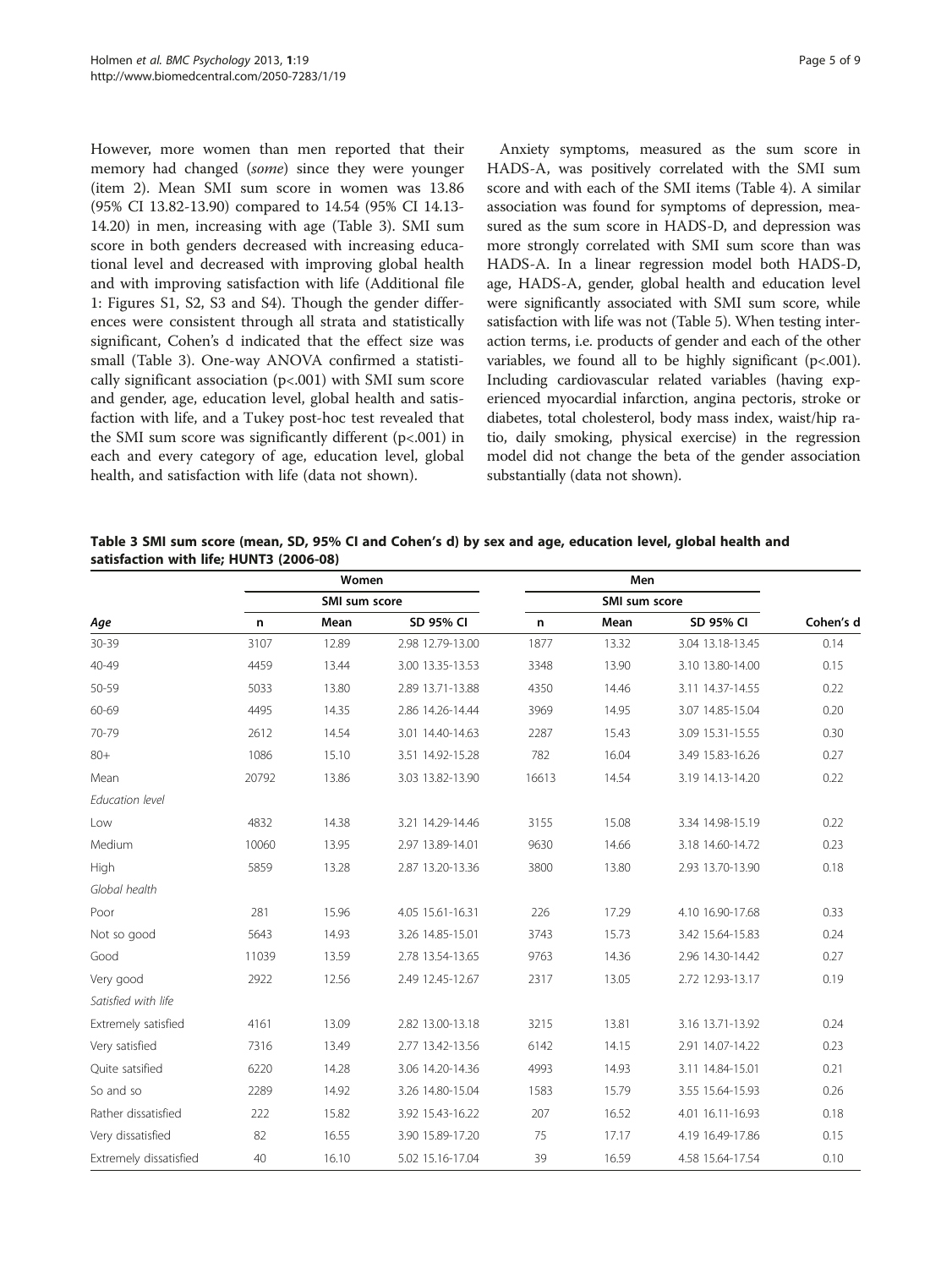| Subjective memory impairment          | Pearson correlation coefficient (p value) |               |               |        |  |  |  |  |
|---------------------------------------|-------------------------------------------|---------------|---------------|--------|--|--|--|--|
| (SMI) items                           |                                           | <b>HADS-A</b> | <b>HADS-D</b> |        |  |  |  |  |
| i1. Problems with your memory         | 0.226                                     | < 0.01        | 0.288         | < 0.01 |  |  |  |  |
| i2. Changed since you were younger    | 0.177                                     | < 0.01        | 0.288         | < 0.01 |  |  |  |  |
| Do you have trouble remembering:      |                                           |               |               |        |  |  |  |  |
| i3. - what happened few minutes ago   | 0.192                                     | < 0.01        | 0.254         | < 0.01 |  |  |  |  |
| i4. - names of other people           | 0.146                                     | < 0.01        | 0.204         | < 0.01 |  |  |  |  |
| i5. - dates                           | 0.160                                     | < 0.01        | 0.217         | < 0.01 |  |  |  |  |
| i6. - to carry out planned activities | 0.209                                     | < 0.01        | 0.254         | < 0.01 |  |  |  |  |
| i7. - what happened few days ago      | 0.194                                     | < 0.01        | 0.263         | < 0.01 |  |  |  |  |
| i8. - what happened years ago         | 0.154                                     | < 0.01        | 0.189         | < 0.01 |  |  |  |  |
| i9. - keeping track of a conversation | 0.259                                     | < 0.01        | 0.287         | < 0.01 |  |  |  |  |
| SMI sum score                         | 0.290                                     | < 0.01        | 0.381         | < 0.01 |  |  |  |  |

<span id="page-5-0"></span>Table 4 Bivariate correlation between anxiety (HADS-A) and depression (HADS-D) measured by the Hospital Anxiety and Depression Symptom Scale (HADS) and the Subjective Memory Impairment (SMI) items; HUNT3 (2006-08)

## **Discussion**

The present study supports previous studies (Cooper et al. [2011\)](#page-7-0) in which self-perceived memory problems were shown to be widespread in the general population, occurring in all age groups and both genders. Most people reported only minor problems while a few reported more severe problems in our study. Though the problems increased with age, many younger people reported memory problems. Memory problems were reported more often in men than in women and were associated with global health, symptoms of depression and anxiety and level of education.

One strength of the present study was the number and variety of items that measured different dimensions of memory problems and the number of response categories (Fromholdt & Berg [1997\)](#page-7-0). Another strength was the setting: the SMI items were part of a general health survey collecting a large number of other relevant health data, but without specific focus on cognitive impairment. In addition, the entire, unselected population was invited covering a wide age range, and the number of participants was higher than in other studies.

The participation of the HUNT Study presupposed relatively high cognitive function being that the participants must read information folders, sign the consent form and fill in several questionnaires, yet in this study we could not include an objective measurement of cognitive function. Though the non-participation study demonstrated that the participants were in general healthier than the non-participants (Langhammer et al. [2012](#page-7-0)), some participants could have had mild, or perhaps severe, cognitive impairment. In a later, separate survey of cognitive impairment in the county, a total of 222 individuals with dementia were later found to have participated in HUNT3 (Bergh S, personal communication). However, the relatively few, mostly elderly, individuals with impaired cognitive function could not change the over-all pattern of SMI in the population.

The *age gradient* in the present study is consistent with most other studies (Iliffe & Pealing [2010](#page-7-0)), but some studies did not find an increase with age (Cooper et al. [2011](#page-7-0)). A typical feature in the present study was that most people reported "some" problems and "sometimes" having these problems; this was the case even in the younger age groups, reflecting that memory problems are among the everyday complaints in modern society. Our data did not reveal whether such complaints have any clinical significance. It might, however, be reasonable to suggest that memory problems are experienced differently in different age groups, and perhaps younger

Table 5 Linear regression model: The association between SMI sum score (as dependent variable) and age, gender, education level, subjective health and symptoms of depression and anxiety; HUNT3 (2006-08)

| Model                         | Unstandardized coefficients B | 95% Confidence interval for B | <b>Standardized coefficients Beta</b> | Sig. p |
|-------------------------------|-------------------------------|-------------------------------|---------------------------------------|--------|
| Sum depression score (HADS-D) | .231(.007)                    | $.218 - 244$                  | .217                                  | < 0.01 |
| Age                           | .034(.001)                    | $.032 - .036$                 | .149                                  | < 0.01 |
| Sum anxiety score (HADS-A)    | .154(.006)                    | .142-.165                     | .163                                  | < 0.01 |
| Gender                        | .679(.031)                    | $.619 - .740$                 | .109                                  | < 0.01 |
| How is your health at present | $(-).500(.025)$               | $(-).550-(-).451$             | $(-)$ , 107                           | < 0.01 |
| Highest education level       | $(-) .094$ $(.023)$           | $(-)$ .140- $(-)$ .048        | $(-) .021$                            | < 0.01 |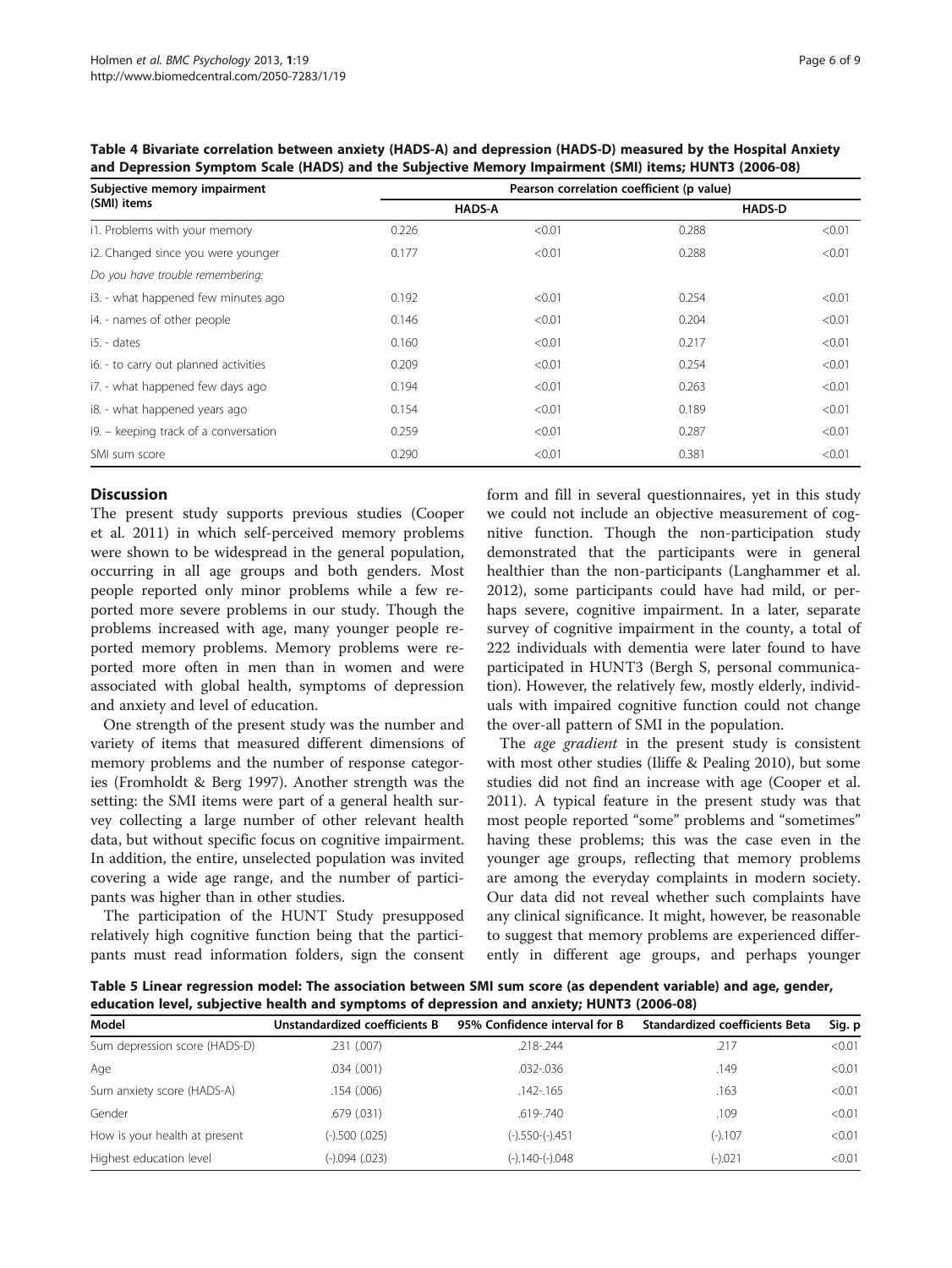people with more cognitively demanding daily life are more inclined to report memory problems than elderly people with a calmer life situation (Gino et al. [2010](#page-7-0)). Relatively few people reported more severe problems, and even if these problems are associated with increased risk of cognitive impairment and dementia (Mitchell [2008](#page-7-0)), the strength of this association can only be revealed in prospective studies.

Only a few studies have reported gender differences in SMI, and most of them have either found no difference or a higher prevalence in women (Iliffe & Pealing [2010](#page-7-0); Genziani et al. [2013](#page-7-0)). However, in a large Australian Study (Paradise et al. [2011](#page-7-0)), men reported more memory problems, which is in accordance with the present study: men consistently reported memory problems more often than women in eight out of nine SMI items and a gender difference was demonstrated in nearly all age groups (Table [5](#page-5-0)). One exception was item 2 (changes in memory since younger age), where women in most age groups reported more changes than men. One hypothesis explaining the gender differences might be that lower participation rate in men introduced selection bias, i.e. that participating men were more willing to report memory problems than non-participating men. However, an extensive non-participation study (Langhammer et al. [2012\)](#page-7-0) demonstrated that participants reported better subjective health, less mental stress and insomnia, had sought less help for mental health, reported less cardiovascular diseases and had lower mortality compared to non-participants. This was the case in both genders. The non-participation study did not include the SMI questions, but in the data there is no evidence that participants were more motivated or more willing to report health problems compared to non-participants, rather the opposite.

Another possible hypothesis is that the gender differences might be associated with cardiovascular diseases or risk factors, for which similar gender differences are observed. Elevated blood pressure, dyslipidemia, smoking, physical inactivity, elevated body mass index or other factors inducing cerebral microvascular damages or neurodegeneration might be more prevalent in men than in women, explaining why men have more memory problems than women. However, including cardiovascular related variables into the linear regression model in the present data set did not change the gender association with the SMI sum score substantially. In a previous paper from the same HUNT population it was demonstrated a clear associations between stroke and heart disease and higher levels of SMI, otherwise strong positive relationships between cardiovascular *risk factors* and SMI were not found (Langballe et al. [2012\)](#page-7-0). As a conclusion, there is no evidence in our data that the different cardiovascular risk can explain the gender differences in SMI.

One might speculate that the higher prevalence of memory problems in men reflects a more cognitively demanding life for men than for women. However, in Norway 70-80% of the female workforce is employed, the highest employment rate for women in the world, and there is no evidence that Norwegian women have less cognitively demanding lives than Norwegian men (Koren [2012\)](#page-7-0). The same gender difference is observed in the elderly and retired age groups, which also makes this explanation unlikely. In conclusion, the gender difference remains unexplained.

Though the clinical significance of the reported memory problems cannot be revealed in this cross-sectional study, the memory problems were clearly shown to be associated with a number of health measures. In accordance with previous studies, SMI in the present study was associated with depressive symptoms measured as a sum score of HADS (Stordal et al. [2001](#page-8-0); Mykletun et al. [2007\)](#page-7-0). Depression is associated with both cognitive impairment and dementia (Panza et al. [2010](#page-7-0); Comijs et al. [2002](#page-7-0)), but whether SMI recorded in the present study was a result of depression or vice versa, is unknown. However, studies have demonstrated an association between improved mood and reduced memory complaints in depressed patients (Antikainen et al. [2001\)](#page-7-0), and irrespective of the causeeffect relationship, this association could be of clinical importance. The association between SMI and anxiety found in the present study is in accordance with other results (Cooper et al. [2011;](#page-7-0) Comijs et al. [2002](#page-7-0) Nov). Previous studies have demonstrated the association with self-reported health status (Cutler & Grams [1988](#page-7-0)), which is consistent with the association with *global health* in the present study. In a bivariate analysis SMI was also associated with satisfaction with life. However, in a multivariate analysis, when the global health variable was introduced, the association disappeared, indicating that satisfaction with life strongly reflected global health. We cannot outline the cause-effect relationship in either of these cases, but the results clearly demonstrate that SMI measured in the HUNT Study was a relevant health measure. Several studies have indicated that SMI might be a precursor of aMCI and eventually dementia (Scheef et al. [2012](#page-8-0); Stewart et al. [2011](#page-8-0); Jessen et al. [2010](#page-7-0); Jonker et al. [2000\)](#page-7-0), suggesting that SMI might be of importance in recognizing early cognitive impairment. The findings in the present study should therefore be tested in other populations, and prospective studies might also reveal how important the recorded memory complaints are as precursors of impaired cognition.

#### Conclusions

This cross-sectional study demonstrates that when SMI was measured with the nine items of the Metamemory Questionnaire, minor problems were frequently reported, even in young age groups, but only a few reported severe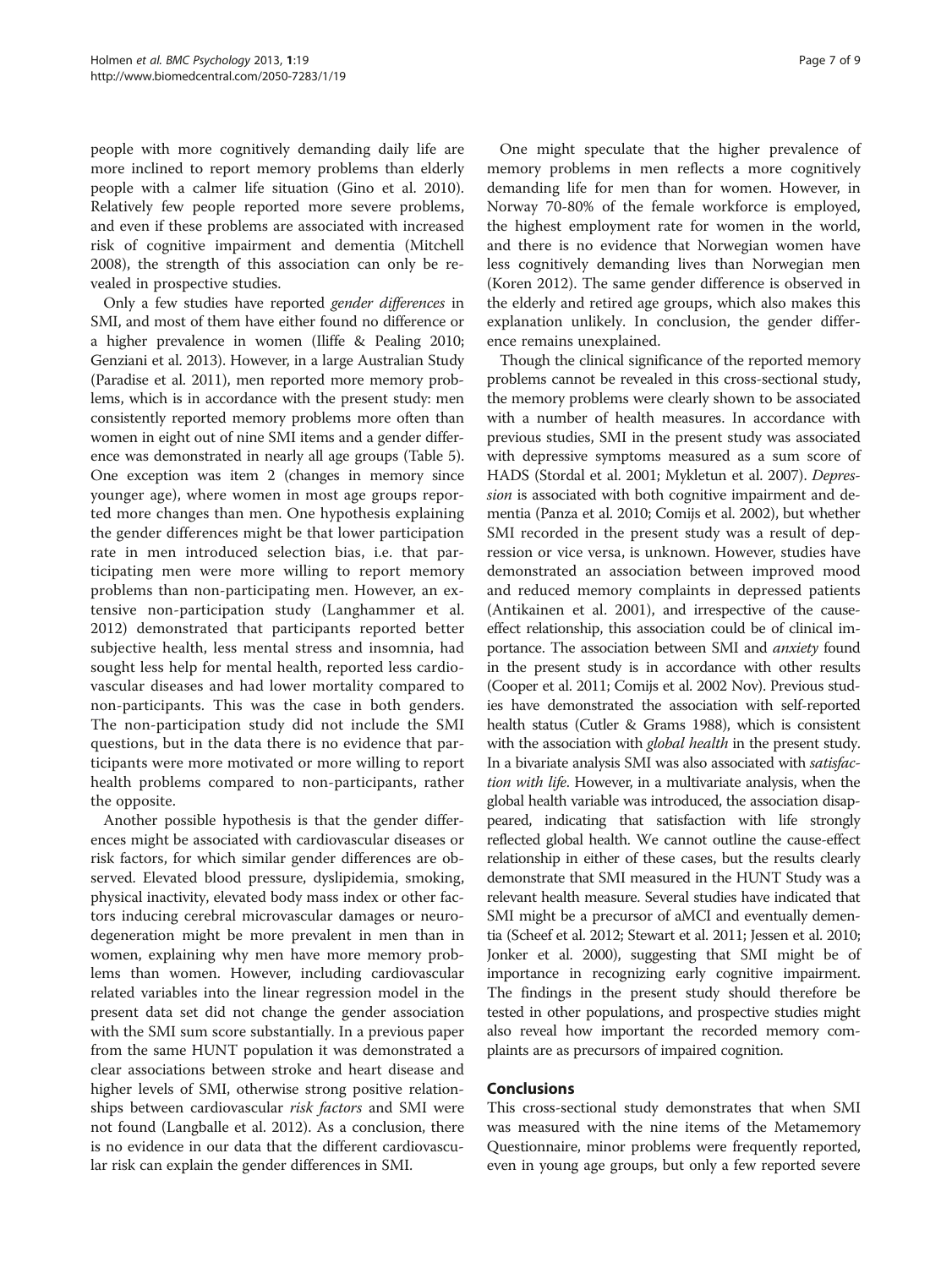<span id="page-7-0"></span>memory problems. Memory problems increased with age, and in all age groups more men than women reported memory problems. Additionally, SMI was associated with self-perceived global health, symptoms of anxiety and depression and with level of education. The relatively strong association between SMI and symptoms of depression might be of clinical importance irrespective of cause-effect. Despite several hypotheses, the reason behind men reporting more memory problems than women remains unexplained.

## Additional file

[Additional file 1: Figure S1.](http://www.biomedcentral.com/content/supplementary/2050-7283-1-19-S1.doc) Mean SMI sum score by age and gender; Figure S2 Mean SMI sum score by perceived global health and gender; Figure S3 Mean SMI sum score by education level and gender; Figure S4 Mean SMI sum score by general satisfaction with life and gender.

#### Abbreviations

HUNT: The Nord-Trøndelag health study, Norway (Helseundersøkelsen i Nord-Trøndelag), conducted in three surveys, HUNT1 (1984–86), HUNT2 (1995–97) and HUNT3 (2006–08); SMI: Subjective memory impairment; aMCI: Amnesic mild cognitive impairment; MMQ: The metamemory questionnaire; REC: The regional committee for medical and health research ethics; SPSS: Statistical package for social sciences; HADS: The hospital and anxiety depression scale; HADS-A: The hospital and anxiety depression scale, components measuring anxiety; HADS-D: The hospital and anxiety depression scale, components measuring depression.

#### Competing interests

The authors declare that they have no competing interests.

#### Authors' contributions

JH was PI of the HUNT Study 1984–2008 collected the data, initiated the present study, conducted the analyses and drafted the manuscript. EML contributed to the statistical analyses and drafting of the manuscript.KM and TLH contributed to the data collection and evaluated and revised the manuscript. AF, IS and KT evaluated and revised the manuscript. All authors read and approved the final manuscript.

#### Acknowledgements

The Nord-Trøndelag Health Study (the HUNT Study) is a collaboration between HUNT Research Centre (Faculty of Medicine, Norwegian University of Science and Technology NTNU), Nord-Trøndelag County Council, Central Norway Health Authority and the Norwegian Institute of Public Health.

#### Author details

<sup>1</sup>HUNT Research Centre, Department of General Practice and Public Health, Norwegian University of Science and Technology (NTNU), HUNT forskningssenter, Forskningsvegen 2, 7600 Levanger, Norway. <sup>2</sup>Department of Mental Health, The Norwegian Institute of Public Health, Oslo, Norway. <sup>3</sup>Levanger Hospital, The Nord-Trøndelag Health Authority, Levanger, Norway. 4 Department of Neuroscience, Norwegian University of Science and Technology (NTNU), Trondheim, Norway. <sup>5</sup>Department of Geriatrics, St Olav Hospital, University Hospital of Trondheim, Trondheim, Norway.

#### Received: 17 June 2013 Accepted: 14 October 2013 Published: 25 October 2013

## References

(2012). Statistics Norway.<http://www.ssb.no/>.

(2013). HUNT Data bank.<http://www.ntnu.edu/hunt>.

Abdulrab, K, & Heun, R. (2008). Subjective memory impairment. A review of its definitions indicates the need for a comprehensive set of standardised and validated criteria. European Psychiatry, 23(5), 321–330.

- Antikainen, R, Hanninen, T, Honkalampi, K, Hintikka, J, Koivumaa-Honkanen, H, Tanskanen, A, & Viinamaki, H. (2001). Mood improvement reduces memory complaints in depressed patients. European Archives of Psychiatry and Clinical Neuroscience, 251(1), 6–11.
- Balash, Y, Mordechovich, M, Shabtai, H, Giladi, N, Gurevich, T, & Korczyn, AD. (2013). Subjective memory complaints in elders: depression, anxiety, or cognitive decline? Acta Neurologica Scandinavica, 127(5), 344–350.
- Comijs, HC, Deeg, DJ, Dik, MG, Twisk, JW, & Jonker, C. (2002). Memory complaints; the association with psycho-affective and health problems and the role of personality characteristics. A 6-year follow-up study. Journal of Affective Disorders, 72(2), 157–165.
- Cooper, C, Bebbington, P, Lindesay, J, Meltzer, H, McManus, S, Jenkins, R, & Livingston, G. (2011). The meaning of reporting forgetfulness: a cross-sectional study of adults in the English 2007 Adult Psychiatric Morbidity Survey. Age and Ageing, 40(6), 711–717.
- Cutler, SJ, & Grams, AE. (1988). Correlates of self-reported everyday memory problems. Journal of Gerontology, 43(3), S82–S90.
- Fromholdt, P, & Berg, S. (1997). Self-reported memory and cognitive performance among 75-year old people from three Nordic Cities. In E Heikkinen, S Berg, M Schroll, B Steen, & A Viidik (Eds.), Functional Status, Health and Aging, The NORA Study (Series: Facts, Research and Intervention) (pp. 55–65). Paris: Serdi Publishing Company.
- Genziani, M, Stewart, R, Bejot, Y, Amieva, H, Artero, S, & Ritchie, K. (2013). Subjective memory impairment, objective cognitive functioning and social activity in French older people: findings from the Three Cities study. Geriatrics and Gerontology International, 13(1), 139–145.
- Gino, S, Mendes, T, Maroco, J, Ribeiro, F, Schmand, BA, de Mendonca, A, & Guerreiro, M. (2010). Memory complaints are frequent but qualitatively different in young and elderly healthy people. Gerontology, 56(3), 272–277.
- Iliffe, S, & Pealing, L. (2010). Subjective memory problems. BMJ, 340, c1425. Jessen, F, Wiese, B, Bachmann, C, Eifflaender-Gorfer, S, Haller, F, Kolsch, H, Luck, T, Mosch, E, van den Bussche, H, Wagner, M, Wollny, A, Zimmermann, T, Pentzek, M, Riedel-Heller, SG, Romberg, HP, Weyerer, S, Kaduszkiewicz, H, Maier, W, & Bickel, H. (2010). Prediction of dementia by subjective memory impairment: effects of severity and temporal association with cognitive impairment. Archives of General Psychiatry, 67(4), 414–422.
- Jonker, C, Geerlings, MI, & Schmand, B. (2000). Are memory complaints predictive for dementia? A review of clinical and population-based studies. International Journal of Geriatric Psychiatry, 15(11), 983–991.
- Koren, C. (2012). Kvinnenes rolle i norsk økonomi (Womens role in Norwegian economy). Oslo: Universitetsforlaget.
- Krokstad, S, Langhammer, A, Hveem, K, Holmen, T, Midthjell, K, Stene, T, Bratberg, G, Heggland, J, & Holmen, J. (2013). Cohort Profile: The HUNT Study, Norway. International Journal of Epidemiology, 42(4), 968–977.
- Langballe, E, Tambs, K, Saltvedt, I, Midthjell, K, & Holmen, J. (2012). The association between vascular factors and subjective memory impairment in older people: The HUNT Study, Norway. Norsk Epidemiologi, 22(2), 209–215.
- Langhammer, A, Krokstad, S, Romundstad, P, Heggland, J, & Holmen, J. (2012). The HUNT study: participation is associated with survival and depends on socioeconomic status, diseases and symptoms. BMC Medical Research Methodology, 12, 143.
- Mitchell, AJ. (2008). The clinical significance of subjective memory complaints in the diagnosis of mild cognitive impairment and dementia: a meta-analysis. International Journal of Geriatric Psychiatry, 23(11), 1191–1202.
- Morris, JC, Storandt, M, Miller, JP, McKeel, DW, Price, JL, Rubin, EH, & Berg, L. (2001). Mild cognitive impairment represents early-stage Alzheimer disease. Archives of Neurology, 58(3), 397–405.
- Mykletun, A, Bjerkeset, O, Dewey, M, Prince, M, Overland, S, & Stewart, R. (2007). Anxiety, depression, and cause-specific mortality: the HUNT study. Psychosomatic Medicine, 69(4), 323–331.
- Mykletun, A, Stordal, E, & Dahl, AA. (2001). Hospital Anxiety and Depression (HAD) scale: factor structure, item analyses and internal consistency in a large population. The British Journal of Psychiatry, 179, 540–544.
- Panza, F, Frisardi, V, Capurso, C, D'Introno, A, Colacicco, AM, Imbimbo, BP, Santamato, A, Vendemiale, G, Seripa, D, Pilotto, A, Capurso, A, & Solfrizzi, V. (2010). Late-life depression, mild cognitive impairment, and dementia: possible continuum? The American Journal of Geriatric Psychiatry, 18(2), 98–116.
- Paradise, MB, Glozier, NS, Naismith, SL, Davenport, TA, & Hickie, IB. (2011). Subjective memory complaints, vascular risk factors and psychological distress in the middle-aged: a cross-sectional study. BMC Psychiatry, 11, 108.